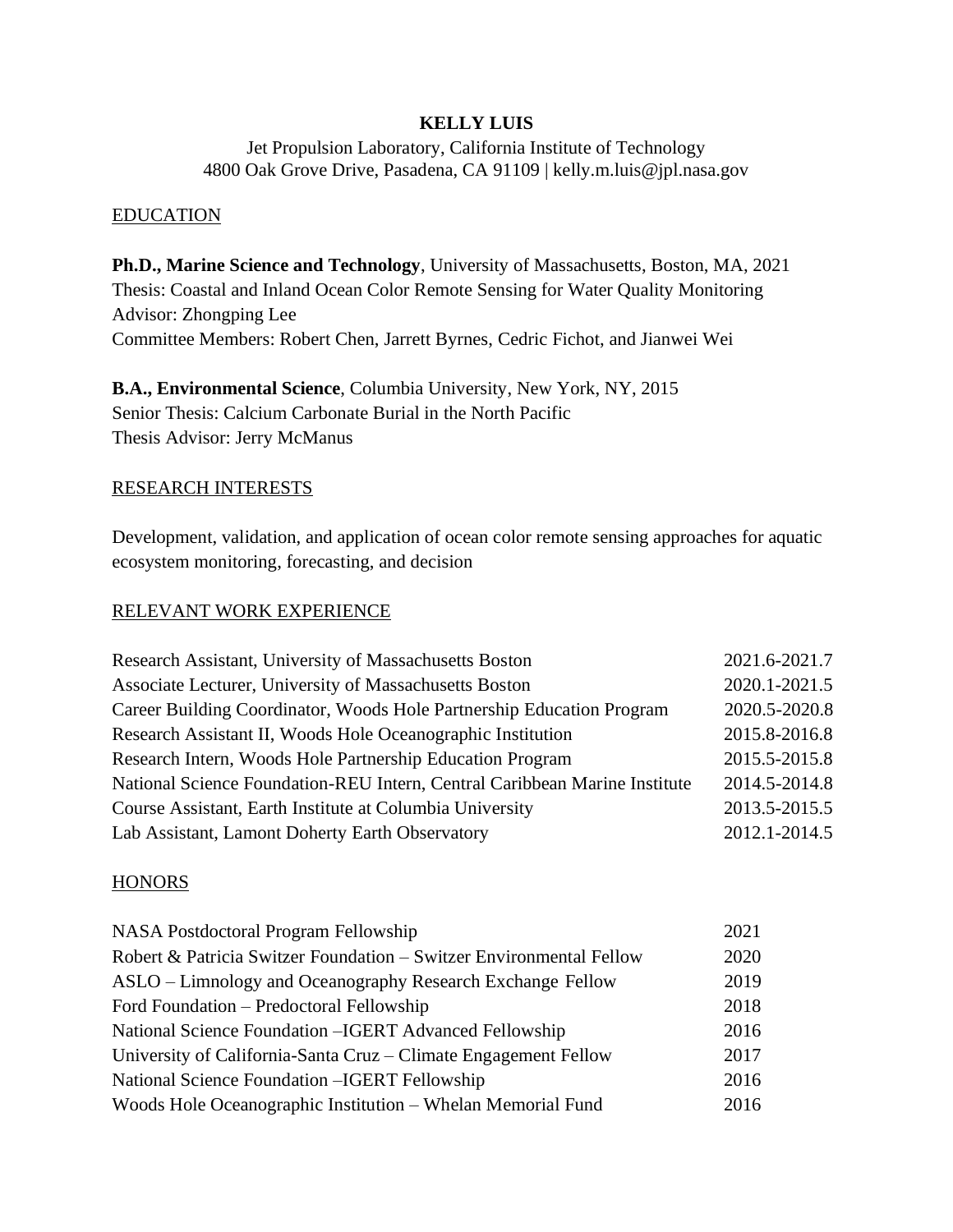| Columbia University - King's Crown Leadership Award: Columbia Spirit | 2015 |
|----------------------------------------------------------------------|------|
| Mellon Mays Undergraduate Research Fellowship                        | 2013 |
| Columbia University – Richard E. Witten Scholarship Recipient        | 2011 |

### PUBLICATIONS

**Luis, K.,** Lee, Z. The fusion of multispectral ocean color sensors for water clarity monitoring. (*in prep)*

Lee, Z., Shang, S., Li, Y., **Luis, K.,** Dai, M., & Wang, Y. (2021). Three-Dimensional Variation in Light Quality in the Upper Water Column Revealed With a Single Parameter. *IEEE Transactions on Geoscience and Remote Sensing*.

Scott Price, O., **Luis, K.,** Price, A. L., Harden, B., Howard, J., Valentin, L. E., Liles, G., Jearld Jr, A. (2020). Same Program Different Delivery: Adapting the Woods Hole Partnership Education Program for a Virtual Era. *Limnology and Oceanography Bulletin*, *29*(4), 117-124.

Lee, Z., Wang, Y., Yu, X., Shang, S., **Luis, K.** Evaluation of forward reflectance and empirical algorithm for chlorophyll concentration of stratified waters. *Applied Optics,* 59(30) 9340-9352.

Wei, J., Wang, M., Lee, Z., Briceño, H. O., Yu, X., Jiang, L., ... & **Luis, K**. (2020). Shallow water bathymetry with multi-spectral satellite ocean color sensors: Leveraging temporal variation in image data. *Remote Sensing of Environment*, *250*, 112035.

**Luis, K. M.**, Rheuban, J. E., Kavanaugh, M. T., Glover, D. M., Wei, J., Lee, Z., & Doney, S. C. (2019). Capturing coastal water clarity variability with Landsat 8. *Marine Pollution Bulletin*, *145*, 96-104.

Torres, A. D., Keppel‐Aleks, G., Doney, S. C., Fendrock, M., **Luis, K.**, De Mazière, M., ... & Sussmann, R. (2019). A geostatistical framework for quantifying the imprint of mesoscale atmospheric transport on satellite trace gas retrievals. *Journal of Geophysical Research: Atmospheres*, *124*(17-18), 9773-9795.

Kavanaugh, M. T., Rheuban, J. E., **Luis, K. M**., & Doney, S. C. (2017). Thirty‐Three Years of Ocean Benthic Warming Along the US Northeast Continental Shelf and Slope: Patterns, Drivers, and Ecological Consequences. *Journal of Geophysical Research: Oceans*, *122*(12), 9399-9414.

Lee, Z., Shang, S., Lin, G., Liu, T., Liu, Y., Du, K., & **Luis, K.** (2017). Secchi disk observation with spectral-selective glasses in blue and green waters. *Optics Express*, *25*(17), 19878-19885.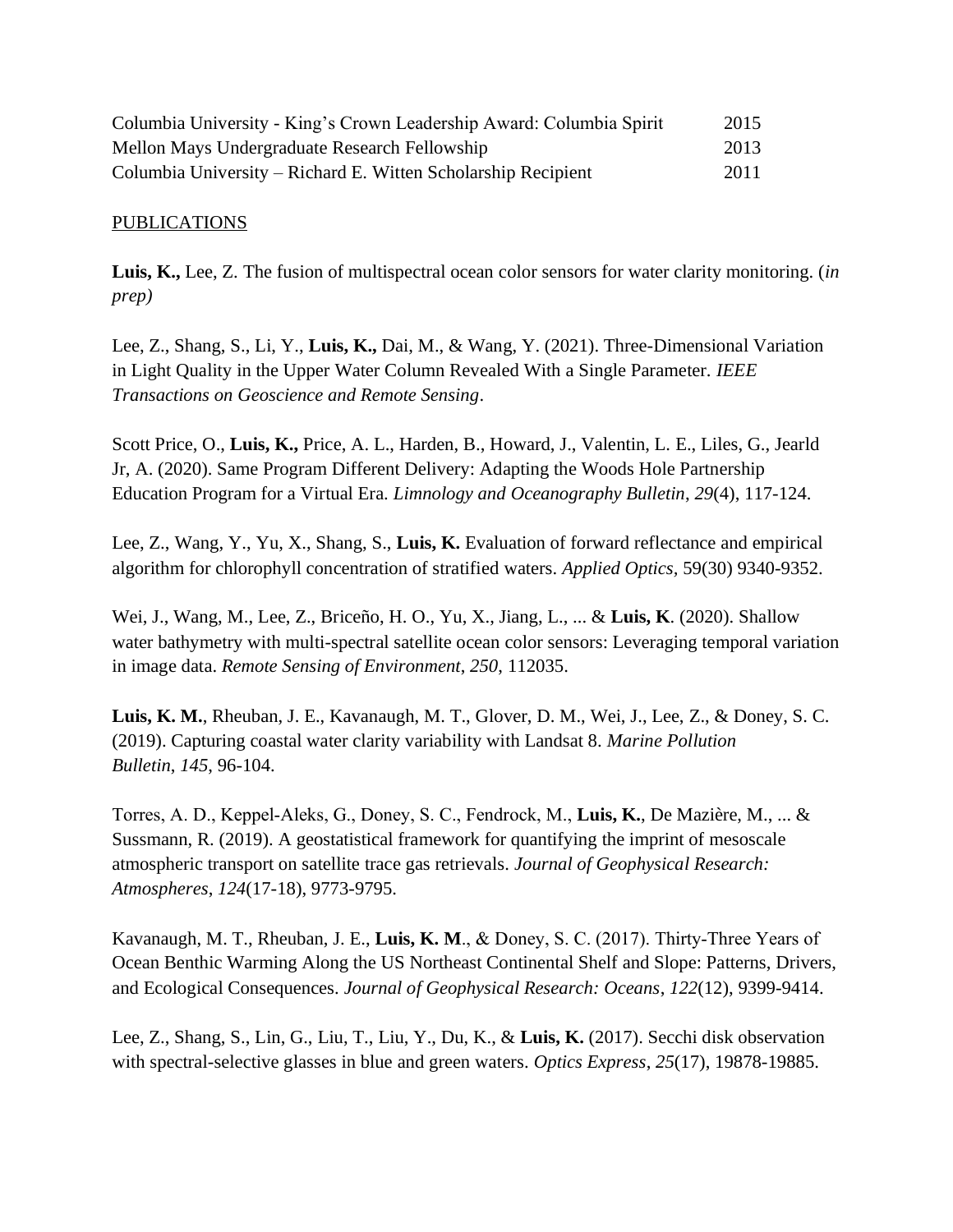## MEDIA & NON-PEER REVIEWED PUBLICATIONS

**Luis, K.** The Simplification of an Indigenous Scientist. *ASLO Bulletin*

**Luis, K.** Online Conversations for [Equity, Action, and Networking.](https://www.aslo.org/online-conversations-for-equity-action-and-networking-in-marine-sciences-ocean/) ASLO Blog

**Luis, K.** [Ocean Hues.](https://schmidtocean.org/cruise-log-post/ocean-hues/) Schmidt Institute Cruise Log: Studying the Sea-Surface Microlayer 2

Luis, K. [TOS Student Highlight.](https://tos.org/pdfs/ocean_news_25.pdf) The Oceanography Society Student Newsletter

### CONFERENCE ACTIVITY & PARTICIPATION

Luis, K., Lee. Z. Fusion of Ocean Color Sensors for Global Water Clarity Monitoring - 2<sup>nd</sup> International Ocean Color Symposium, (virtual poster)

**Luis, K.**, Lee. Z. Fusing Multiple Ocean Color Sensors for Coastal Water Clarity Monitoring. School for the Environment – Earth Day Symposium 2020, (virtual poster)

**Luis, K.**, Lee. Z. The fusion of multispectral ocean color sensors for water clarity monitoring. Ocean Sciences 2020, San Diego, CA (poster presentation)

Chen, R., **Luis, K.**, Largier, J. Transdisciplinary Research and Education in Coastal Systems Posters, San Diego, CA (co-chair)

**Luis, K.**, Lee, Z., McNally, S. Remote Sensing of Water Quality Parameters for *Vibrio* spp. monitoring. School for the Environment – Earth Day Symposium 2019, Boston, MA (oral presentation)

Luis, K., Lee, Z., Capturing coastal water clarity variations with Landsat 8 and Citizen Science. Ocean Sciences Meeting 2018, Dubrovnik, Croatia (poster presentation, sponsored by TOS student travel award)

Davis. S, Foint, Y., **Luis, K.,** Sheldon, P. Water Security. Land of a Thousand Ideas: Rwanda and the Sustainability Challenge 2018, Boston, MA (oral presentation)

**Luis, K.**, Lee, Z., Capturing coastal water clarity variations with Landsat 8 and Citizen Science. Ocean Sciences Meeting 2018, Portland, OR (poster presentation)

**Luis, K.,** Doney, S. Measuring Carbon Dioxide from Space. Woods Hole Partnership Education Program Symposium 2015, Woods Hole, MA (oral presentation)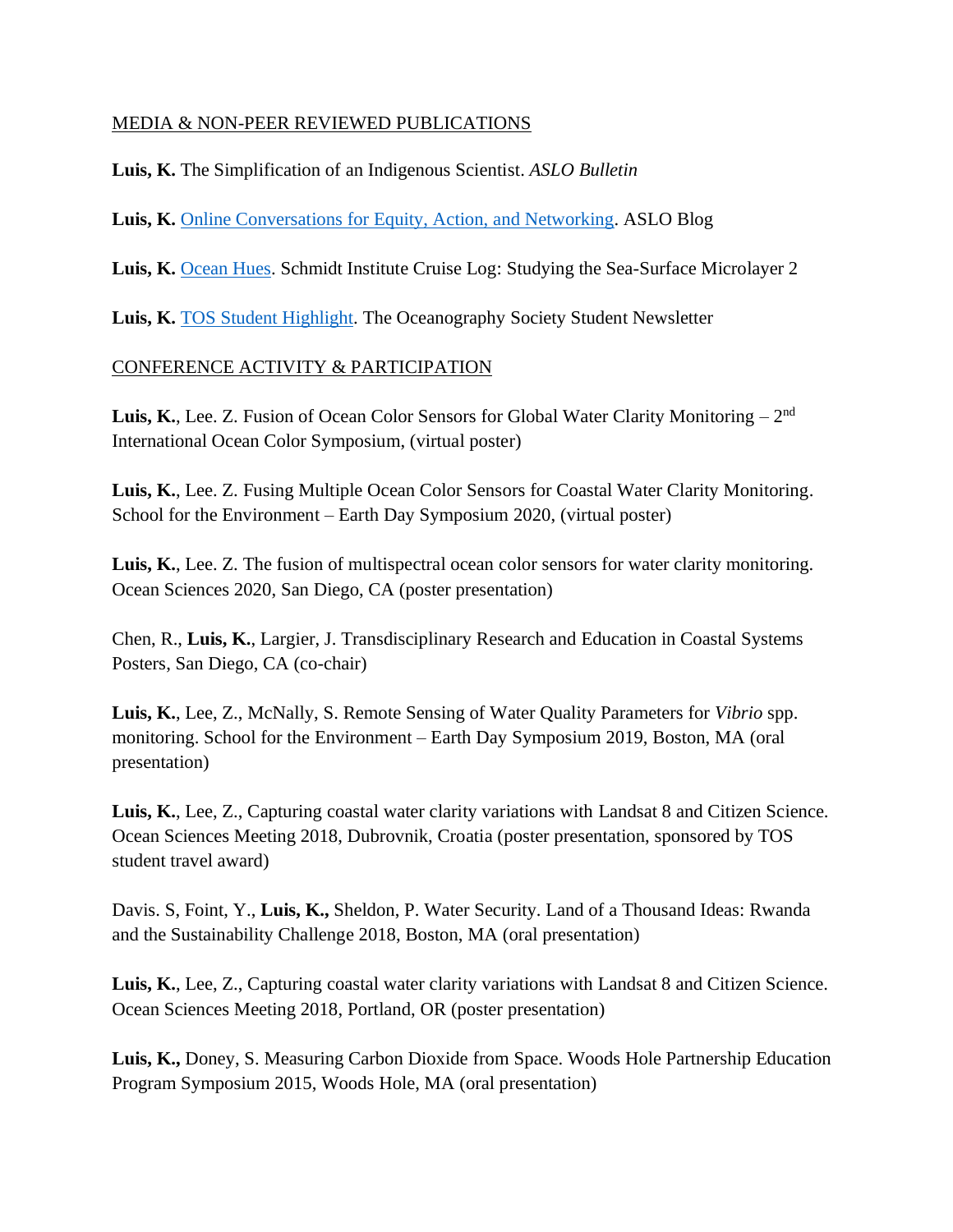# **GRANTS**

| NASA - MUREP INCLUDES Grant, author                                                                                                                                                       | 2021 |
|-------------------------------------------------------------------------------------------------------------------------------------------------------------------------------------------|------|
| Partners Aligned To Heighten broad participation in STEM                                                                                                                                  |      |
| NASA – MUREP OCEAN Grant, author                                                                                                                                                          | 2021 |
| Using Hyperspectral Imagery to Assess the Effects of Warming on<br>New England Kelp Forests                                                                                               |      |
| Social Sciences Research Council - Predoctoral Research Development, PI                                                                                                                   | 2020 |
| Coastal and Inland Ocean Color Remote Sensing for Water                                                                                                                                   |      |
| <b>Quality Monitoring</b>                                                                                                                                                                 |      |
| NASA - MUREP INCLUDES Planning Grant, author                                                                                                                                              | 2020 |
| Partners Aligned To Heighten broad participation in STEM                                                                                                                                  |      |
| Woods Hole Sea Grant - Advancing Diversity, Equity, and Inclusion, PI                                                                                                                     | 2020 |
| Online Conversation for Equity, Action, and Networking                                                                                                                                    |      |
| Woods Hole Sea Grant – Advancing Diversity, Equity, and Inclusion                                                                                                                         | 2020 |
| Partnership Education Program-II, author                                                                                                                                                  |      |
| Social Sciences Research Council – Graduate Enhancement Grant, PI                                                                                                                         | 2019 |
| Remote Sensing of Water Quality Parameters for Vibrio Monitoring                                                                                                                          |      |
| Social Sciences Research Council – Dissertation Development Grant, PI<br>After the storm: Coastal Underwater Habitat Mapping for Improved<br><b>Storm Response and Coastal Management</b> | 2018 |
|                                                                                                                                                                                           |      |

# INVITED TALKS & PANELS

| Massachusetts Institute of Technology – EAPS Seminar Series             | 2021 |
|-------------------------------------------------------------------------|------|
| Title: Finding Clarity in the Crowd: Improving Water Quality Monitoring |      |
| Harris Center for Conservation Education – Women in Science Series      | 2021 |
| Title: The Urban Ocean – The View from Boston Harbor                    |      |
| Indigenous Peoples Day at UMass Boston ( <i>Moderator</i> )             | 2020 |
| Title: Climate Change and Indigenous Resistance: An Intergeneration     |      |
| and Inter-tribal Conversation                                           |      |
| Sea Education Association – The Ocean Odyssey Lecture Series            | 2020 |
| Title: Painting the Oceans with Satellites and Planes                   |      |
| Lamont Doherty Earth Observatory – Biology Department Seminar Talk      | 2020 |
| Title: Coastal and Inland Ocean Color Water Quality Monitoring          |      |
| Documentary Educational Resources (Discussion Panelist)                 | 2019 |
| Documentary: Smokin' Fish                                               |      |
| Ocean Sciences Meeting - Fluid Oceans: Pecha Kucha Evening              | 2018 |
| Title: Satellite Imagery                                                |      |
|                                                                         |      |

# CRUISES & FIELDWORK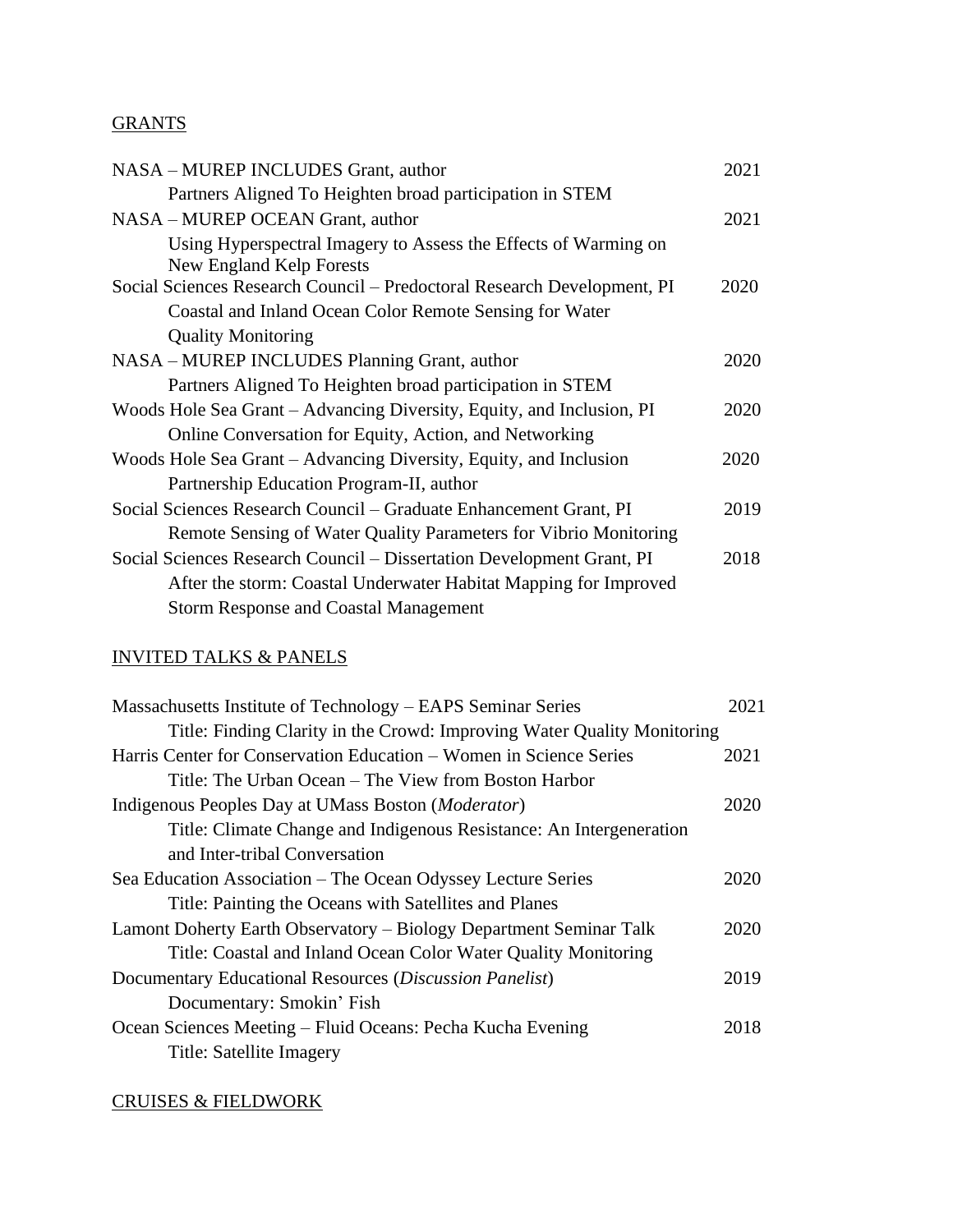**Massachusetts Bay, Massachusetts,** *R/V Neritic*, NOAA-VIIRS Validation Day Cruises, 2016- 2020

**Suva, Fiji**, *R/V Falkor,* Sea Surface Microlayer 2, November – December 2019 **Maui, Hawaii**, 32' Dive boat, NASA HyspIRI and CORAL Campaigns, February 2017 and 2018

# TEACHING & MENTORING:

**Associate Lecturer & Founding Instructor,** Spring 2020 & Spring 2021, The Urban Oceans, University of Massachusetts – Boston **Guest Lecturer,** Spring 2019, Coral Reefs and Climate Change for Climate Change, Emerson College **Guest Lecturer,** Spring 2019, Ocean Acidification and Aquatic Optics for Introduction to Oceans, University of Massachusetts-Boston **Undergraduate Mentor,** 2020-2021, for Ryan Smith, Orpheus Meletis, and Samuel Domingues **Participant,** University of Massachusetts-Boston's Graduate Teaching Program **Course Assistant**, 2013-2015, Environmental Sustainability and Corporate Decision Making, Introductory to Ecology, Climate Change Adaptation and Natural Disasters, Climate and Biodiversity, Evolution: Darwin to DNA, and Systems and Sustainability, Earth Institute at Columbia University

## COURSES AND CERTIFICATIONS

**OceanHackWeek** – Summer 2021, virtual

**Commonwealth Seminar: Opening the Doors of Government to Everyone** – Fall 2020, Boston, MA **Near Term Ecological Forecasting Course** – July 2019, Boston University, Boston, MA **Imaging FlowCytobot Training Course** – November 2018, McLane Research Laboratories, Inc., Falmouth, MA **Calibration and Validation of Ocean Color Remote Sensing Course** – June 2017, Darling Marine Center, Damariscotta, ME (Travel expenses sponsored by Ocean Carbon & Biogeochemistry) **PADI Open Water Diver, Advanced Diver, and Rescue Diver** – Summer 2014, Little Cayman, Cayman Islands **Emergency First Responder** – Summer 2014, Little Cayman, Cayman Islands

**Field Geology Courses:** Death Valley, CA; Barbados; Coldigioco, Italy